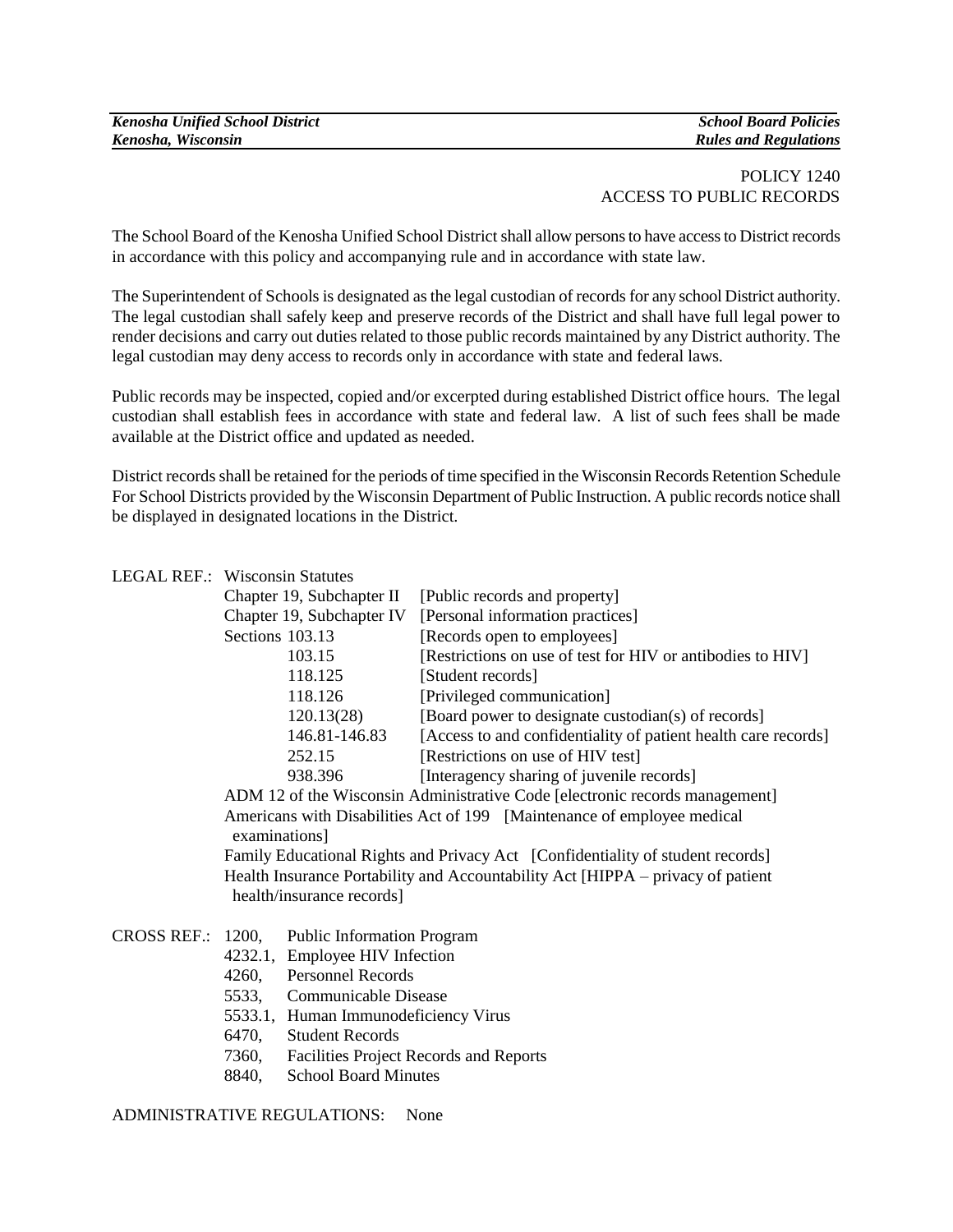**Rules and Regulations** 

POLICY 1240 ACCESS TO PUBLIC RECORDS Page 2

AFFIRMED: December 28, 1990

REVISED: May 11, 1999 February 25, 2003 December 19, 2006 February 28, 2013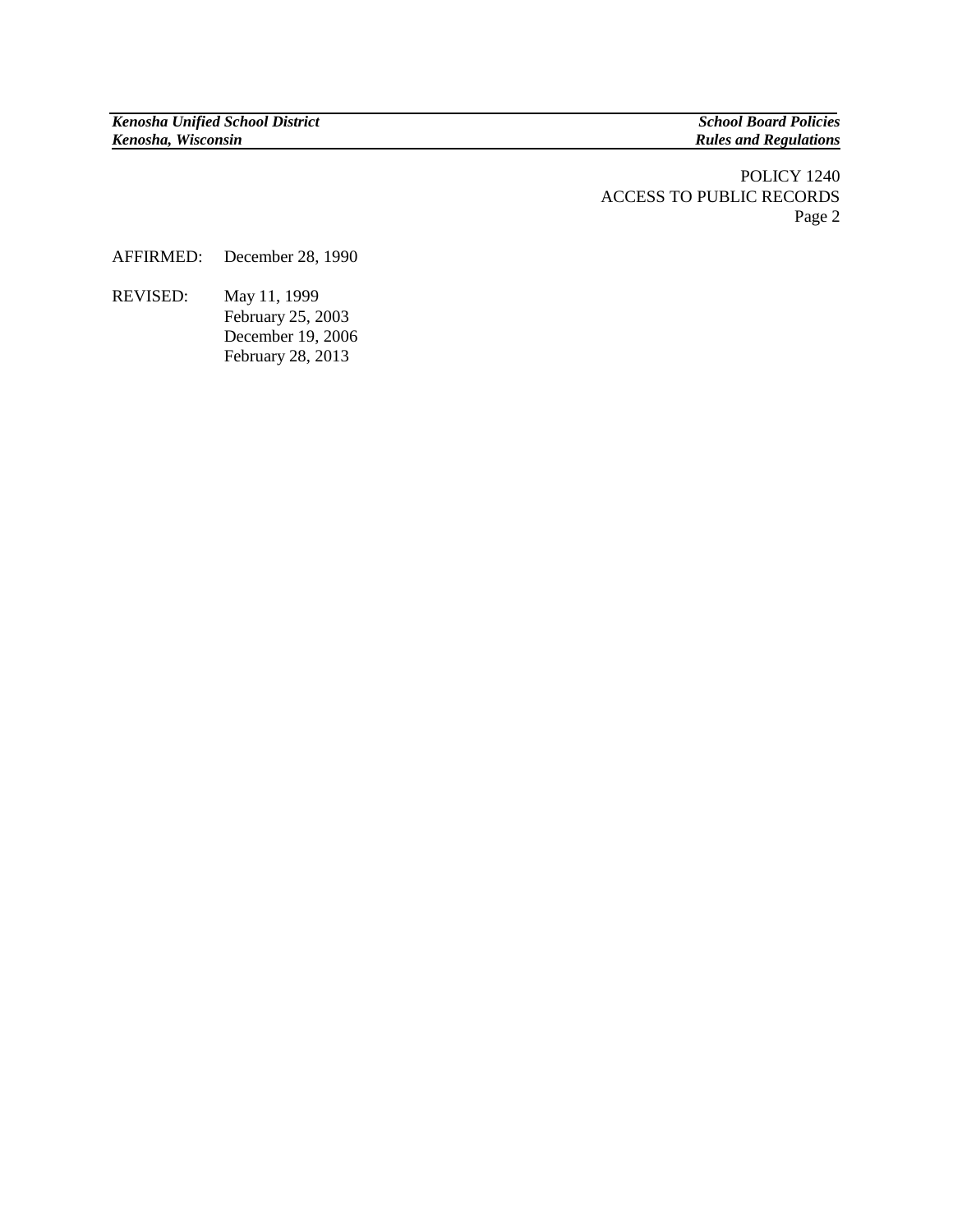# RULE 1240 ACCESS TO PUBLIC RECORDS

A. Definition

"Record" means any material on which written, drawn, printed, spoken, visual or electromagnetic information is recorded or preserved, regardless of physical form or characteristics, which has been created or is being kept by an authority. "Record" includes, but is not limited to, handwritten, typed or printed pages, maps, charts, photographs, films, recordings, tapes (including computer tapes), and computer printouts and optical disks. "Record" does not include drafts, notes, preliminary computations and like materials prepared for the originator's personal use or prepared by the originator in the name of a person for whom the originator is working; materials which are purely the personal property of the custodian and have no relation to his or her office; materials to which access is limited by copyright, patent or bequest; and published materials in the possession of an authority other than a public library which are available for sale, or which are available for inspection at a public library.

## B. Legal Custodian(s) of Records

The Superintendent of Schools/designee is the legal custodian of all School District records. Persons in the following positions are designated as deputies to act as legal custodians of particular records:

- 1. The School Board Secretary for all official Board records and minutes.
- 2. The Chief Financial Officer for all records relating to financial documents.
- 3. The Executive Director of Business Services for all records relating to business.
- 4. The Director of Human Resources for all records relating to personnel services
- 5. The Assistant Superintendent of Teaching and Learning for all records pertaining to curriculum and instruction.
- 6. The Director of Special Education and Student Support for all records relating to special education and student services.
- 7. The office of Student Support maintains records of former students.
- 8. The principal of each school under the direction of the Assistant Superintendent of School Leadership Director of Special Education and Student Support for all student records and other records located in individual school buildings or centers of operation.

Upon request the Superintendent will provide information concerning the location of any District records not in the custody of any of the above named deputies.

- C. Records Requests
	- 1. Any person has a right to inspect a District record and to make or receive a copy of any record as provided in state law. Records specifically exempted from disclosure by state or federal law or authorized to be exempted from disclosure by state law are exempted from disclosure under these procedures. These records include, but are not necessarily limited to, student records, certain types of records of District employees and individuals holding local public office in the District, computer programs and data, contractor's records, identities of certain applicants for public positions, and records or any portion of a record qualifying as a common law trade secret.

If a record contains information that may be made public and information that may not be made public, the authority having custody of the record shall provide the information that may be made public and delete or redact the information that may not be made public from the record before release.

2. A request to inspect or copy a record shall be made to the legal custodian of the records. The request shall be deemed sufficient if it reasonably describes the requested record or the information requested. However, a request for a record without a reasonable limitation as to subject matter or length of time represented by the record does not constitute a sufficient request. No request may be refused because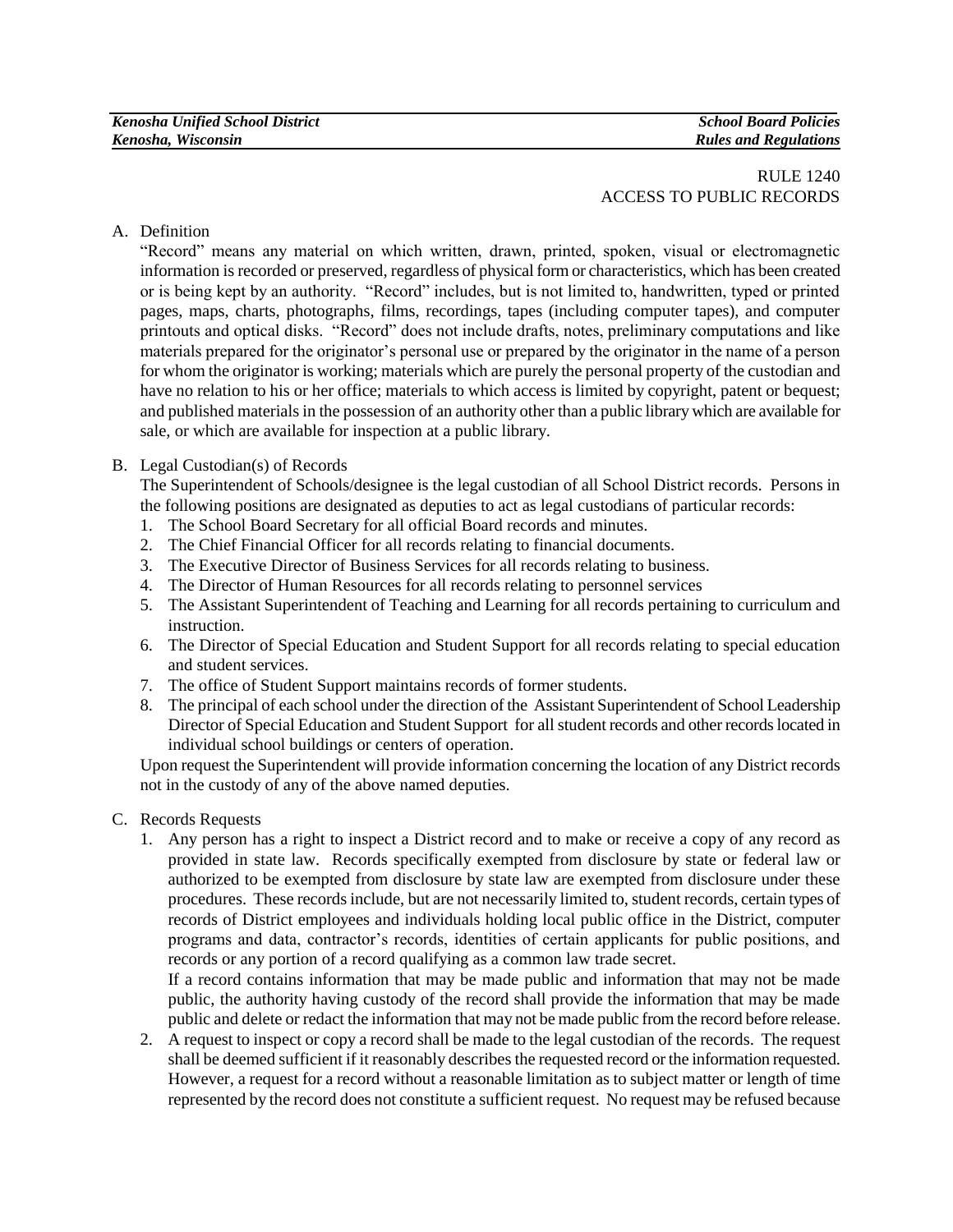## RULE 1240 ACCESS TO PUBLIC RECORDS Page 2

the person making the request is unwilling to be identified or to state the purpose of the request. However, if security reasons or federal law so dictate, identification may be required. Mail requests, if approved, may require a fee prepayment.

- 3. Each legal custodian, upon request for any record, shall, as soon as practicable and without delay, either fill the request or notify the requester of the denial of the request.
- 4. A request for a record may be denied as described in these procedures. A legal custodian may deny access to a record, in whole or in part, only if he/she determines that the harm to the public through disclosure of the record outweighs the public benefit of access to the record. The legal custodian is authorized and encouraged to consult with the District's legal counsel in making such determination.
	- a. Oral requests may be denied orally unless a demand for a written statement of the reasons denying the request is made by the requester within five business days of the oral denial.
	- b. If a written request is denied in whole or in part, the requester shall receive a written statement of the reasons for the denials. Written denials must include a statement informing the requester that the denial may be reviewed by a court by mandamus under state law, or upon application to the Attorney General or a District attorney.
	- c. Any custodian who denies access to a record shall report such denial to the Superintendent as soon as possible.
- 5. Records will be available for inspection and copying during all regular office hours.
- 6. A requester shall be permitted to use facilities comparable to those available to District employees to inspect, copy or abstract a record.
- 7. The legal custodian may require supervision of the requester during inspection or may impose other reasonable restrictions on the manner of access to an original record if the record is irreplaceable or easily damaged.
- 8. A requester shall be charged a fee for the cost of copying and locating records as follows:
	- a. The fee for photocopying shall be set from time to time by the Superintendent.
	- b. If the form of a written record does not permit copying, the actual and necessary cost of photographing and photographic processing shall be charged.
	- c. The actual full cost of providing a copy of other records not on printed form on paper, such as films, computer printouts and audio or videotapes shall be charged.
	- d. If mailing or shipping is necessary, the actual cost thereof shall also be charged.
	- e. There shall be no charge for locating a record unless the actual cost therefore exceeds \$50.00 in which case the actual cost shall be determined by the legal custodian and billed to the requester.
	- f. The legal custodian shall estimate the cost of all applicable fees and may require a cash deposit adequate to assure payment, if such estimate exceeds \$5.00.
	- g. Elected officials and employees of the District shall not be required to pay for public records they may reasonably require for the proper performance of their official duties.
	- h. The legal custodian may provide copies of a record without charge or at a reduced charge where he/she determines that waiver or reduction of the fee is in the public interest.
- D. Records Retention
	- 1. District records shall be kept for the period of time specified in the records retention schedule adopted by the Board. Records not covered in the District's records retention schedule shall be kept for a period of not less than seven years, unless a shorter period is fixed by the state public records board or otherwise provided.
		- a. Student records shall be retained as outlined in District procedures relating to the maintenance and confidentiality of student records.